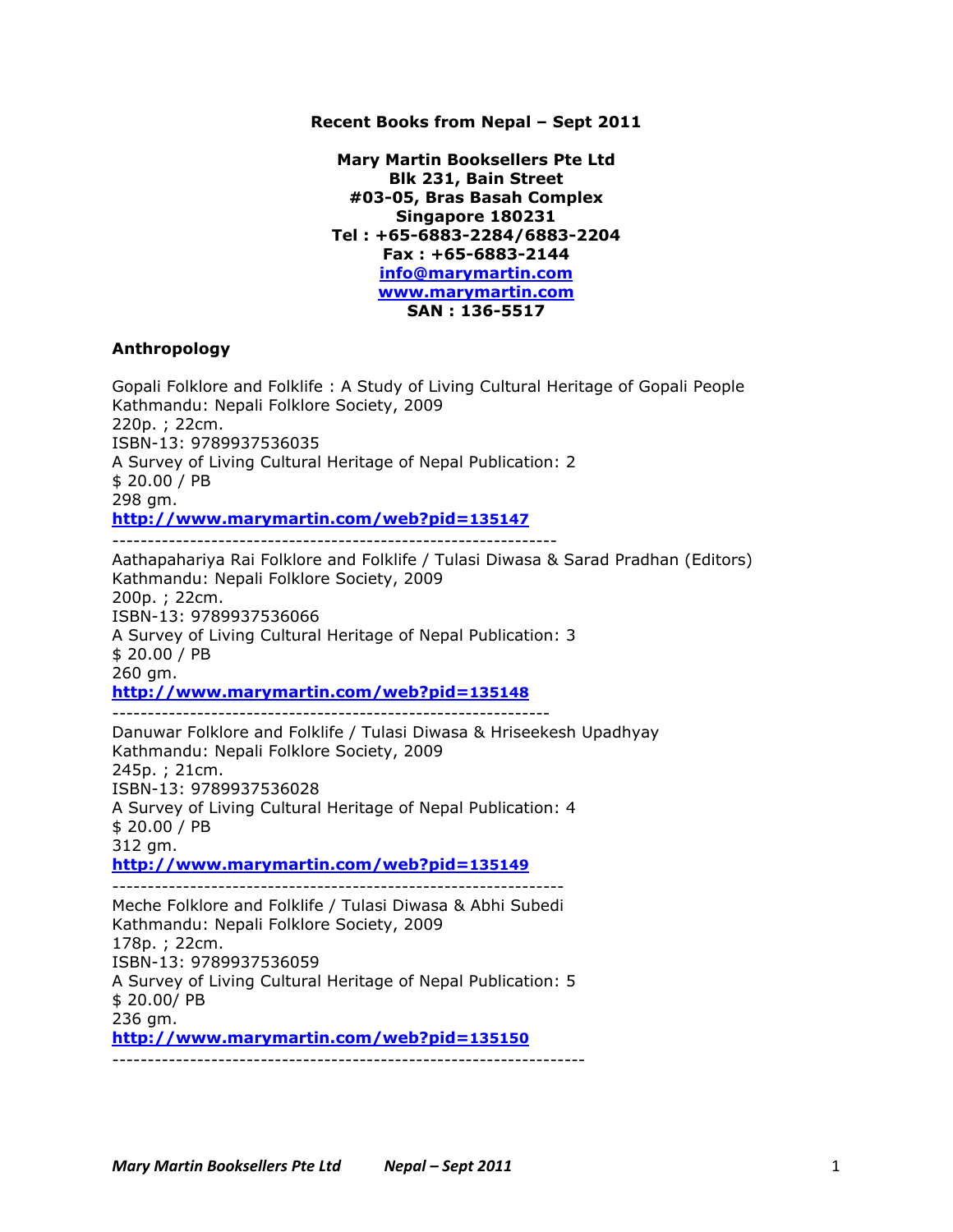Antiquities From Kapilvastu (Different Excavation) Vol. 1 / Ram Bahadur Kunwar Kathmandu : Ministry of Culture, Tourism & Civil Aviation, Dept. of Archaeology, 2063 96p. ; 25cm. \$ 18.00 / PB

184 gm. **http://www.marymartin.com/web?pid=135152**

---------------------------------------------------------------------

Antiquities From Kapilvastu Vol. 2 / Ram Bahadur Kunwar Kathmandu : Ministry of Culture, Tourism & Civil Aviation, Dept. of Archaeology, 2065 94p. ; 24cm. \$ 18.00 / PB 204 gm. **http://www.marymartin.com/web?pid=135153** ---------------------------------------------------------------------

Recovered Images of Nepal / Ram Bahadur Kunwar Kathmandu : Ministry of Culture, Tourism & Civil Aviation, Dept. of Archaeology 74p. ; 25cm. \$ 18.00 / PB 166 gm. **http://www.marymartin.com/web?pid=135154** ---------------------------------------------------------------------

Recovered Images of Nepal Vol. II / Ram Bahadur Kunwar Kathmandu : Ministry of Culture, Tourism & Civil Aviation, Dept. of Archaeology 89p. ; 25cm. \$ 18.00 / PB 206 gm. **http://www.marymartin.com/web?pid=135155**

---------------------------------------------------------------------

# **Art**

Faces of Nepal : Charming and Naïve / Ritesh Thapa & Dilip B. Ali Kathmandu : Summit Book House, 2011 144p. ; 22 x 27cm. ISBN-13 : 9789937230412 \$ 60.00 / HB 796 gm.

Photographs **http://www.marymartin.com/web?pid=135157**

--------------------------------------------------------------------

# **Economics**

Nepal, Zone of Peace / Isabelle Duquesne Kathmandu : Bhrikuti Academic Publications, 2011 397p. ; 22cm. \$ 50.00 / HB 544 gm. **http://www.marymartin.com/web?pid=135158** -------------------------------------------------------------------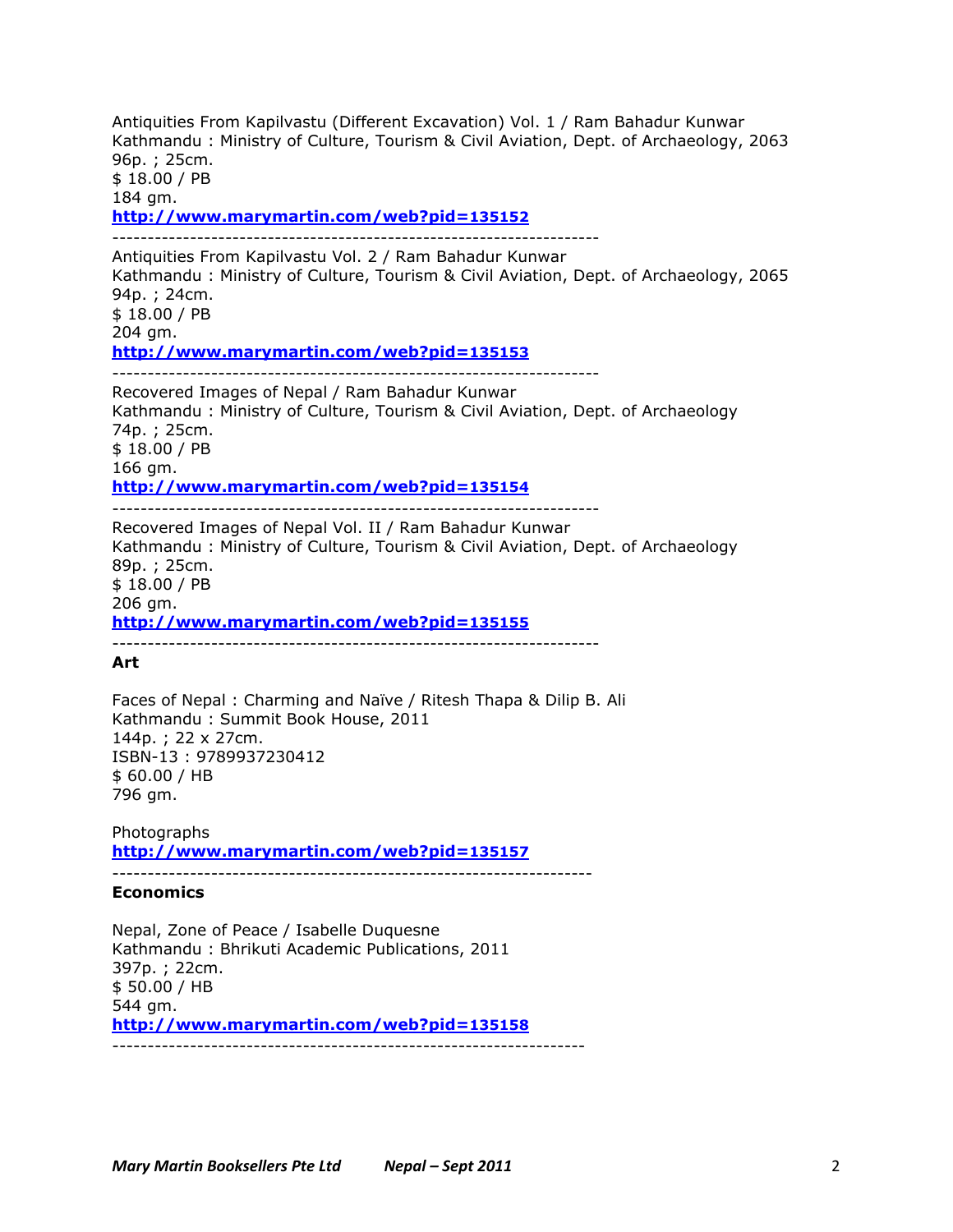Land, Agriculture and Agrarian Transformation / (Eds) Kailash N Pyakuryal, Bishnu Raj Upreti Kathmandu : Consortium for Land Research and Policy Dialogue (COLARP), 2011 256p. 9789937230070 \$ 20.00 **http://www.marymartin.com/web?pid=129026**

**-----------------------------------------------------------------------**

**Environment**

Himalayan Flowers Trees and Animals : A Pictorial Exposition of the Natural History and Himalayan Wilderness / Tej Kumar Shrestha, Sabina Shrestha & Atmaz Kumar Shrestha Kathmandu : Bimala Shrestha, 2011 160p. ; 18cm. ISBN-13 : 9789937235419 \$ 40.00 / PB 296 gm. **http://www.marymartin.com/web?pid=135159** ------------------------------------------------------------ Nepal Forests and Environment : Distortion of Ecosystem; Remedial Approach / Bom Prasad Shrestha (Maskey) Lalitpur : Sajha Prakashan, 2009 255p. ; 25cm. Bibliography : p. 242-243 ISBN-13 : 9789993327356 1. Forests and forestry – Nepal 2. Environment – Nepal 3. Forest management – Nepal 4. Ecosystem – Nepal \$ 25.00 / PB 562 gm. **http://www.marymartin.com/web?pid=135160** -------------------------------------------------------------------- Hydropower Nepal : Resources, Use and Prospects / Khadga Bahadur Bisht Kathmandu : Independent Power Producers' Association, 2010 293p. ; 31cm. ISBN-13 : 9789937227322 \$ 150.00 / HB 1680 gm. **http://www.marymartin.com/web?pid=135161** -------------------------------------------------------------------- Himalayan Perceptions : Environmental Change and the Well-Being of Mountain Peoples / Jack D. Ives 2<sup>nd</sup> Editions Lalitpur, Nepal: Himalayan Association for the Advancement of Science (HimAAS), 2006 xix. 284p. ; 25cm. ISBN-10: 9994696653 \$ 45.00 / HB 890 gm. **http://www.marymartin.com/web?pid=135162**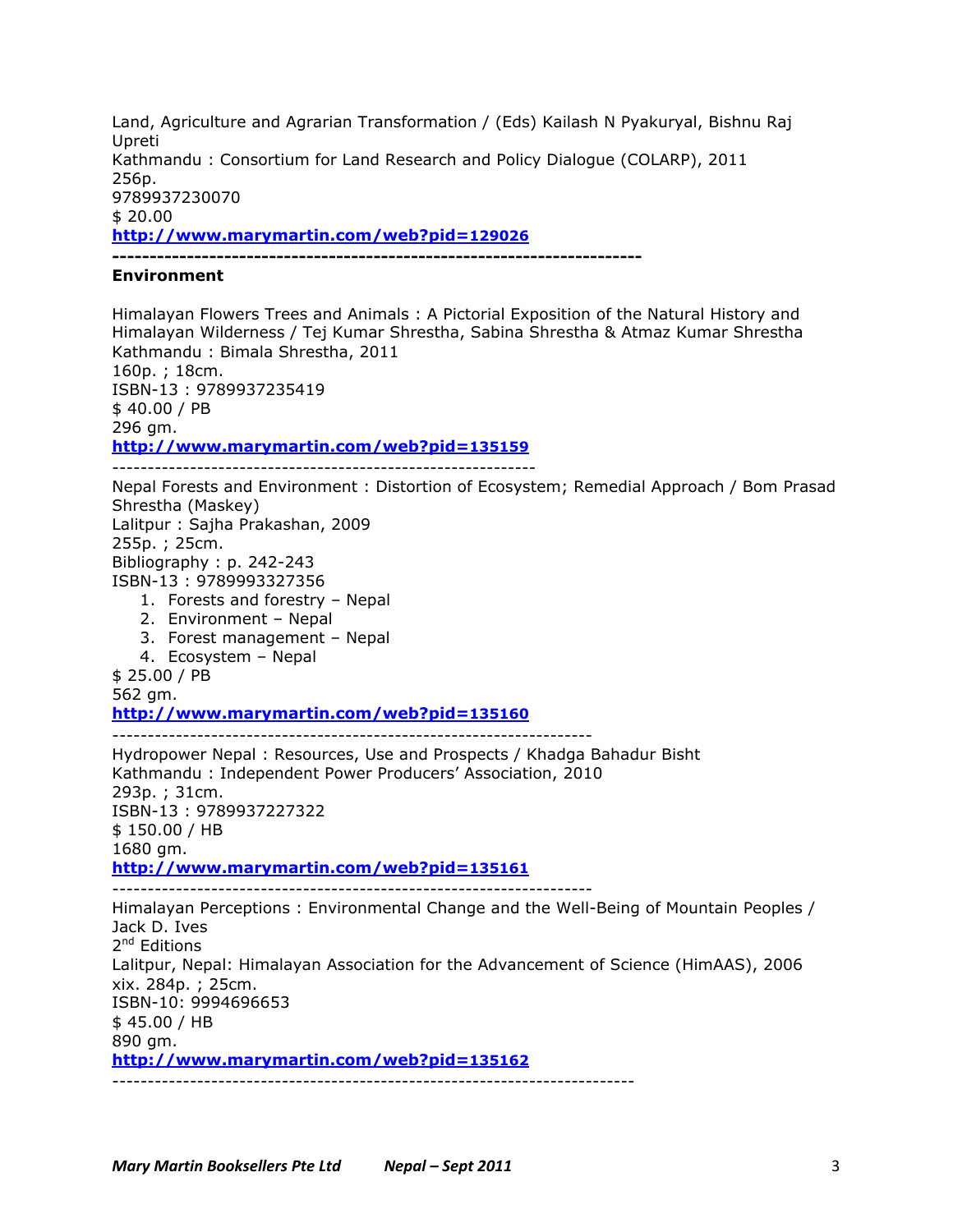#### **History**

Ko 1 Cha 7 : The Life of Social Activist Rajlakshmi Golchha / Shankar Kharel 2<sup>nd</sup> Edition Biratnagar, Nepal: Purbanchal Kala Tatha Sahitya Samuha, 2011 234p. ; 21cm. ISBN-13: 9789937232135 \$ 10.00 / PB 326 gm. **http://www.marymartin.com/web?pid=135163**

----------------------------------------------------------------------

Caravan to Lhasa : A Merchant of Kathmandu in Traditional Tibet / Kamal Ratna Tuladhar Second Edition Kathmandu : Lijala & Tisa, 2011 159p. ; 21cm. ISBN-13 : 9789994658916 \$ 20.00 / PB 242 gm. **http://www.marymartin.com/web?pid=135164**

--------------------------------------------------------------------

King Birata of Matsyadesha & The Rajbanshis / Lokendra K. Malla Nepal : Shanti Malla, 2010 56p. ; 22cm. \$ 9.00 / PB 78 gm. **http://www.marymartin.com/web?pid=135166**

-------------------------------------------------------------------

The Tarai : History, Society, Environment / Arjun Guneratne (Editor) Kathmandu : Himal Books, 2011 x. 178p. ; 21cm. ISBN-13 : 9789937842167 The Himalaya Series in Nepal Studies \$ 19.95 / PB 250 gm. **http://www.marymartin.com/web?pid=135168**

-----------------------------------------------------------

Nepali History as World History / Bernardo A. Michael Kathmandu : Himal Books, 2011 57p. ; 21cm. ISBN-13 : 9789937842150 Baha Occasional Papers 4 \$ 5.00 / PB 84 gm. **http://www.marymartin.com/web?pid=135169** ---------------------------------------------------------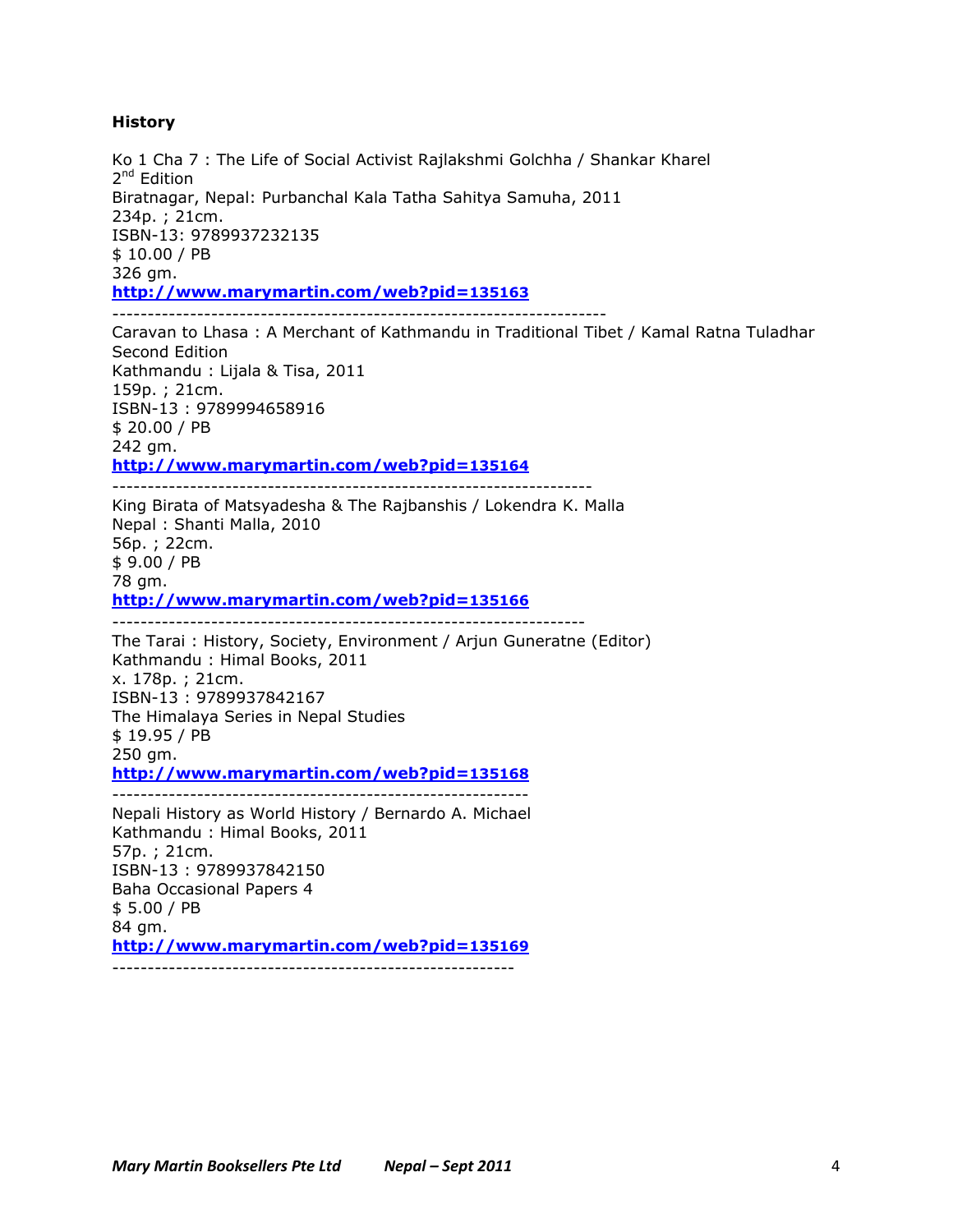#### **Law**

Compilation of UN Security Council Resolutions on Woman, Peace and Security & Prohibition of Sexual Violence (Resolution No. 1325, 1820, 1888 and 1889) Nepal : Forum for Women, Law and Development (FWLD), 2010 33p. ; 22cm. Bilingual English & Nepali language \$ 10.00 / PB 112 gm. **http://www.marymartin.com/web?pid=135170**

-------------------------------------------------------------------

Compilation of Decisions on Women's Right of International Treaty Bodies [ Committee on Elimination of All Forms of Discrimination Against Women, Human Rights Committee and European Human Rights Committee] Kathmandu : Forum for Women, Law and Development (FWLD), 2004 280p. ; 22cm. \$ 30.00 / PB 376 gm. **http://www.marymartin.com/web?pid=135171** ---------------------------------------------------------------

Nepal Human Rights Yearbook 2011 / Prashannata Wasti & Dipendra Prasad Panta (Editors)

Kathmandu: Informal Sector Service Centre (INSEC), 2011 476p. ; 24cm. ISBN-13: 9789937826549 \$ 40.00 / PB 812 gm. **http://www.marymartin.com/web?pid=135121**

----------------------------------------------------------------

### **Literature**

Springs of Life : Poems / Tara Dahal Nepal : Tara Dahal, 2011 43p. ; 22cm. ISBN-13 : 9789937235754 \$ 8.00 / PB 132 gm. **http://www.marymartin.com/web?pid=135173**

------------------------------------------------------------------

Frosty Breath in the Wilderness : A Play / Padma Devkota Kathmandu : Bhrikuti Academic Publications, 2011 62p. ; 22cm. \$ 9.00 / PB 98 gm. **http://www.marymartin.com/web?pid=135174** ----------------------------------------------------------------

The Book of Stories : Collection Part 1 Lalitpur : Nirvank Media Centre, 2011 231p. ; 22cm. Bilingual English & Nepali language \$ 12.00 / PB 526 gm. **http://www.marymartin.com/web?pid=135176**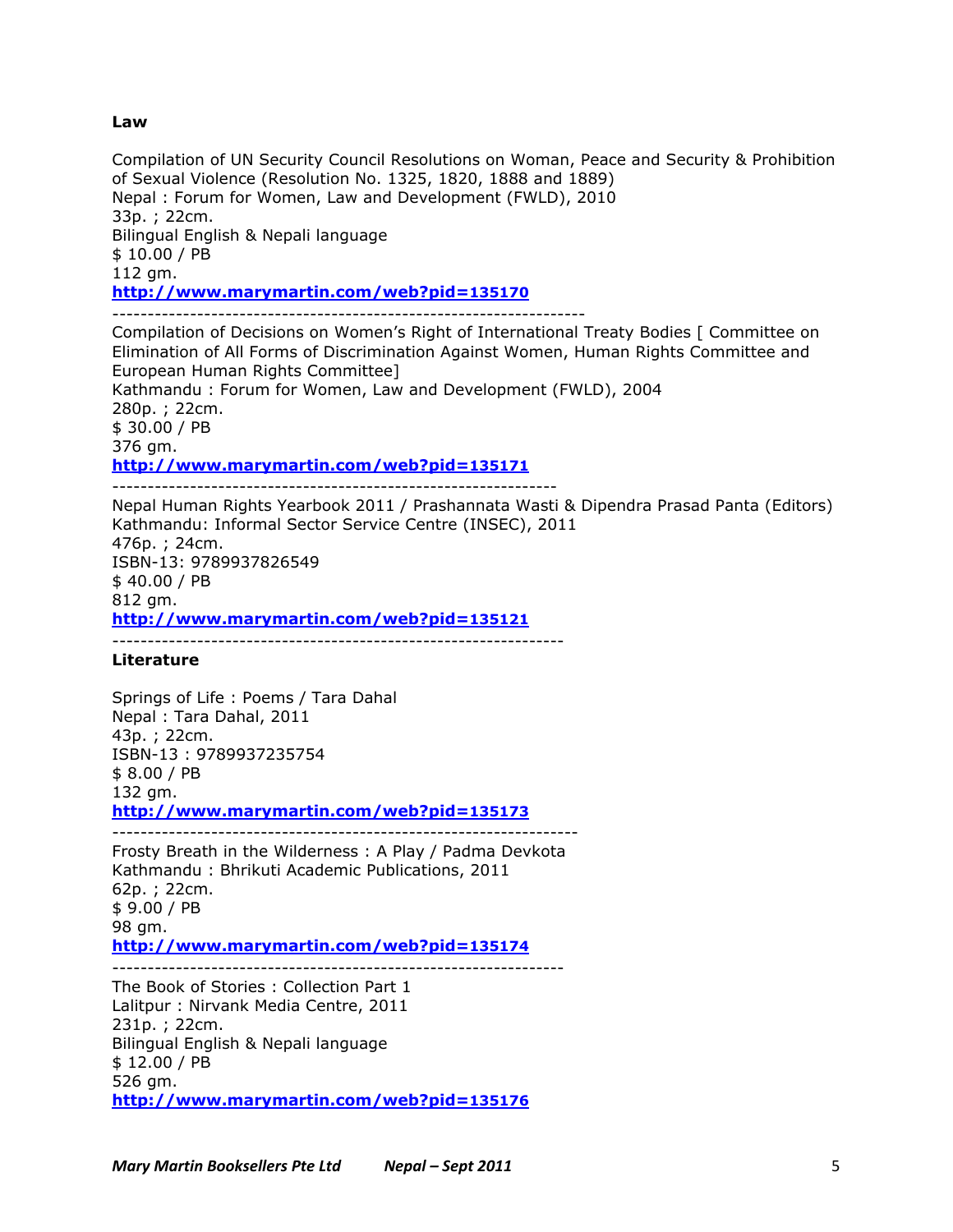Sandcastle City/Quicksand Nation : Poems / Wayne Amtzis Kathmandu : The Printhouse, 2011 119p. ; 21cm. ISBN-13 : 9789937822626 \$ 12.00 / PB 170 gm. **http://www.marymartin.com/web?pid=135177** --------------------------------------------------------------------- Bruised Evenings and Journey with the Body of Time : A Play / Abhi Subedi Kathmandu : Bhrikuti Academic Publications, 2011 85p. ; 22cm. \$ 9.00 / PB 110 gm. **http://www.marymartin.com/web?pid=135178** ----------------------------------------------------------- Himalayan Folklore : Tales of Eastern Nepal / Shiva Kumar Shrestha Kathmandu : Ratna Pustak Bhandar, 2011 97p. ; 18cm. ISBN-13 : 9789993309130 Ratna Folklore Series \$ 8.00 / PB 98 gm. **http://www.marymartin.com/web?pid=135179** -------------------------------------------------------- Forbidden Fruit : Stories / Kesar Lall & Tej Ratna Kansakar  $2^{nd}$  Edition Kathmandu : Ratna Pustak Bhandar, 2011 ix. 79p. ; 20cm. ISBN-13 : 9789993309222 \$ 9.00 / PB 120 gm. **http://www.marymartin.com/web?pid=135180** ----------------------------------------------------------- Fifteen and Three-Quarters / Richa Bhattarai Kathmandu : Oriental Publication House Pvt. Ltd., 2011 iv. 117p. ; 22cm. ISBN-13 : 9789937841887 Collection of Short Stories \$ 9.00 / PB 184 gm. **http://www.marymartin.com/web?pid=135182** ----------------------------------------------------------- Rebel (Stories of Conflict and War from Nepal) / Ramchandra K. C. (Translator/Editor) Kathmandu : TransReprint, 2011 188p. ; 21cm. ISBN-13 : 9789937551366 \$ 15.00 / PB 226 gm.

--------------------------------------------------------------

**http://www.marymartin.com/web?pid=135183**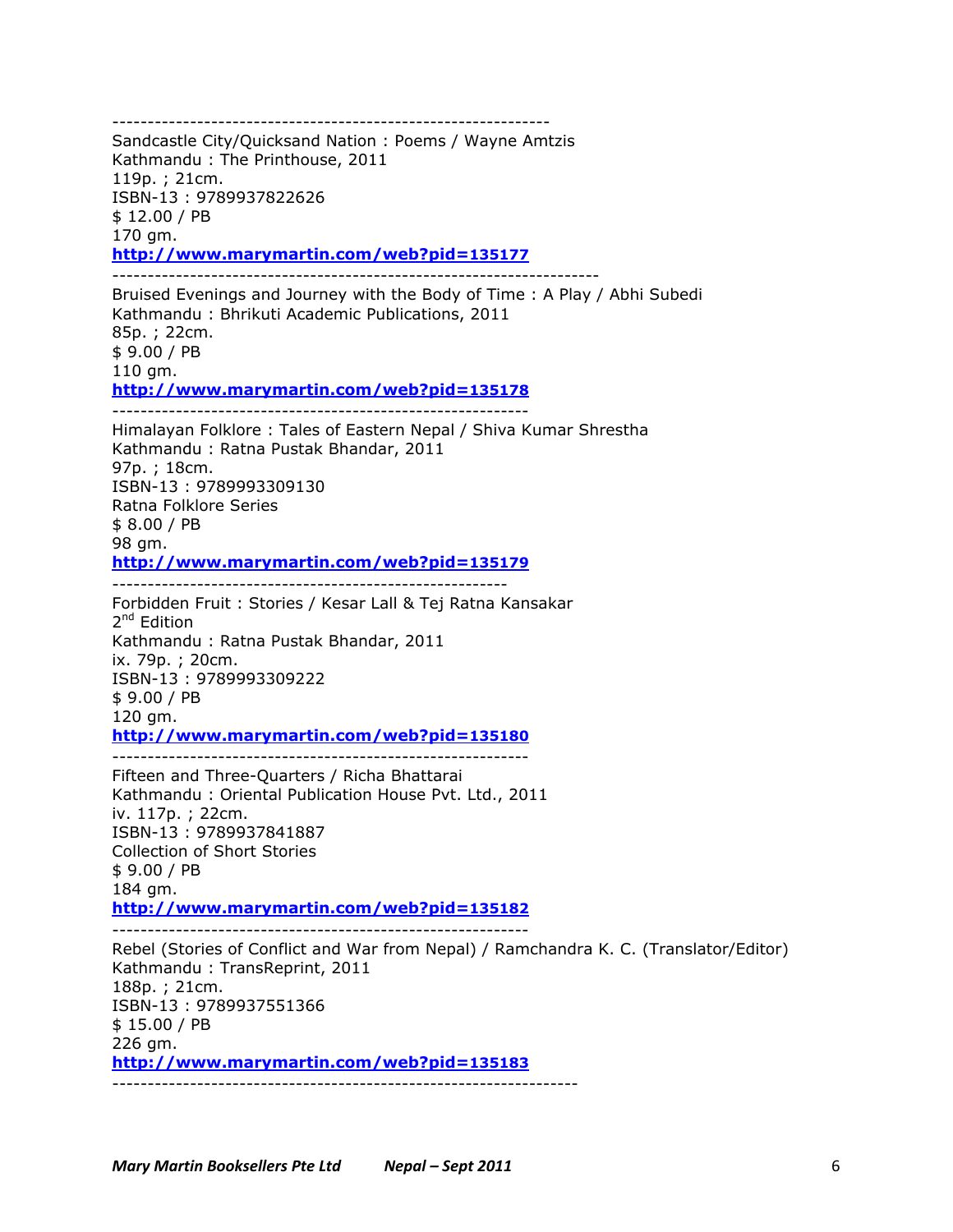Dancing Soul of Mount Everest : Creator & Creation (Selected Modern Nepali Poems) / Momila Kathmandu : Nepali Kalasahitya Dot Com Pratishthan, 2011 xlvii. 562p. ; 23cm. ISBN-13 : 9789937236577 \$ 40.00/ HB 978 gm. **http://www.marymartin.com/web?pid=135184**

----------------------------------------------------------------- God's Greatest Gift and Other Non-fictitious Fictions / Eak Prasad Duwadi Kathmandu: Third Eye Publication, 2011 ix. 87p. ; 22cm. ISBN-13: 9789937839006 \$ 10.00/ PB 116 gm. **http://www.marymartin.com/web?pid=135185**

A Book on the Table : Selected Nepali Stories / Mohan Bahadur Kayastha Kathmandu: Kayastha Sewa Sadan Bandipur, 2011 143p. ; 22cm. ISBN-13: 9789937239004 \$ 18.00/ PB 224 gm. **http://www.marymartin.com/web?pid=135186**

-----------------------------------------------------------------------

------------------------------------------------------------------------

### **Official Publications**

Annual Performance Review of Public Enterprises 2011 Kathmandu : Ministry of Finance, 2011 xii. 264p. ; 25cm. \$ 15.00 / PB 580 gm. **http://www.marymartin.com/web?pid=135187** -----------------------------------------------------------------

Nepal Economic Survey Fiscal Year 2010/11 Vol. 1 & Vol. II Kathmandu : Ministry of Finance, 2011 2 Vols. ; 25cm. \$ 60.00 / PB 1180 gm. **http://www.marymartin.com/web?pid=135104**

-----------------------------------------------------------------

## **Politics**

Creating a Transparent Democracy : A New Model / Shamar Rinpoche Kathmandu : The Shanti-Path Publication, 2011 59p. ; 22cm. ISBN-13 : 9789937231718 \$ 9.00 / PB 134 gm. **http://www.marymartin.com/web?pid=132559** -------------------------------------------------------------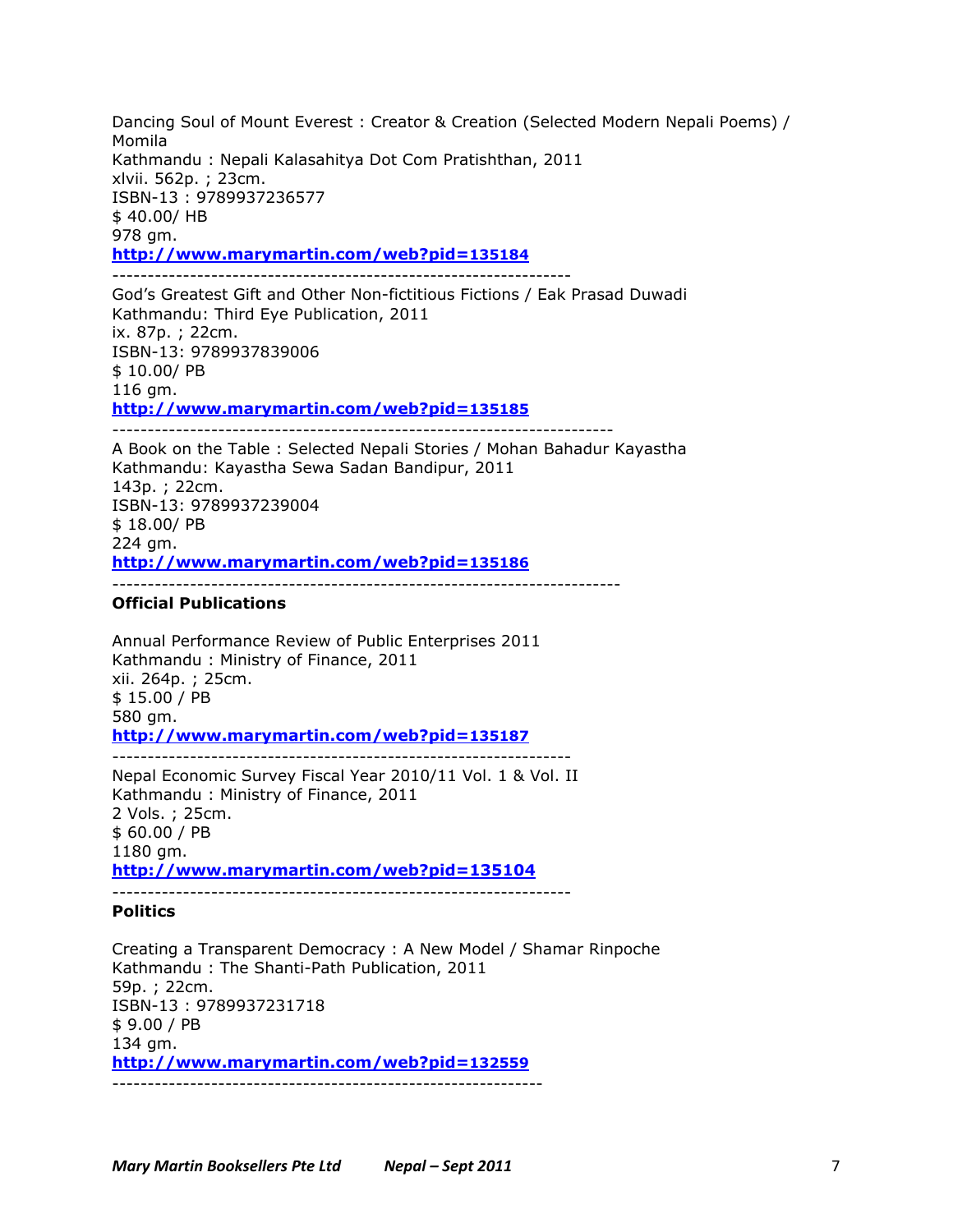New Stasiology of Nepal : Challenges to Inclusive Political Party Building and Party Governance / Bhim Prasad Bhurtel (Editor) Kathmandu : Nepal South Asia Center(NESAC), 2011 106p. ; 22cm. ISBN-13 : 9789993383864 \$ 18.00 / PB 140 gm. **http://www.marymartin.com/web?pid=135189** ----------------------------------------------------------------------

The Challenges and Prospects of Political Economy : Some Reflections / Bhim Prasad Bhurtel Kathmandu : Sunita Sharma, 2011 145p. ; 22cm. ISBN-13 : 9789937232753 \$ 20.00 / PB 182 gm. **http://www.marymartin.com/web?pid=135190** ----------------------------------------------------------------------

Madheshi Uprising : The Resurgence of Ethnicity / Kalyan Bhakta Mathema Kathmandu : Mandala Book Point, 2011 xviii. 137p. ; 22cm. ISBN-13 : 9789994655168 \$ 20.00 / PB 210 gm. **http://www.marymartin.com/web?pid=135191**

---------------------------------------------------------

---------------------------------------------------------------

Engendering Democratic Governance in South Asia / Upendra Poudyal (Editor) Lalitpur : South Asia Partnership International, 2011 ix. 139p. ; 24cm. \$ 20.00 / PB 244 gm. **http://www.marymartin.com/web?pid=135192**

National Policies of Nepal Government Kathmandu : Permissible Research, 2011 499p. ; 24cm. ISBN-13 : 9789937237833 \$ 50.00/ PB 1190 gm. **http://www.marymartin.com/web?pid=135193**

--------------------------------------------------------------------- Peace Politics of Nepal : An Opinion From Within / Kanak Mani Dixit Kathmandu : Himal Books, 2011 xv. 300p. ; 23cm. ISBN-13 : 9789937842129 \$ 30.00 / PB 478 gm. **http://www.marymartin.com/web?pid=132557** ---------------------------------------------------------------------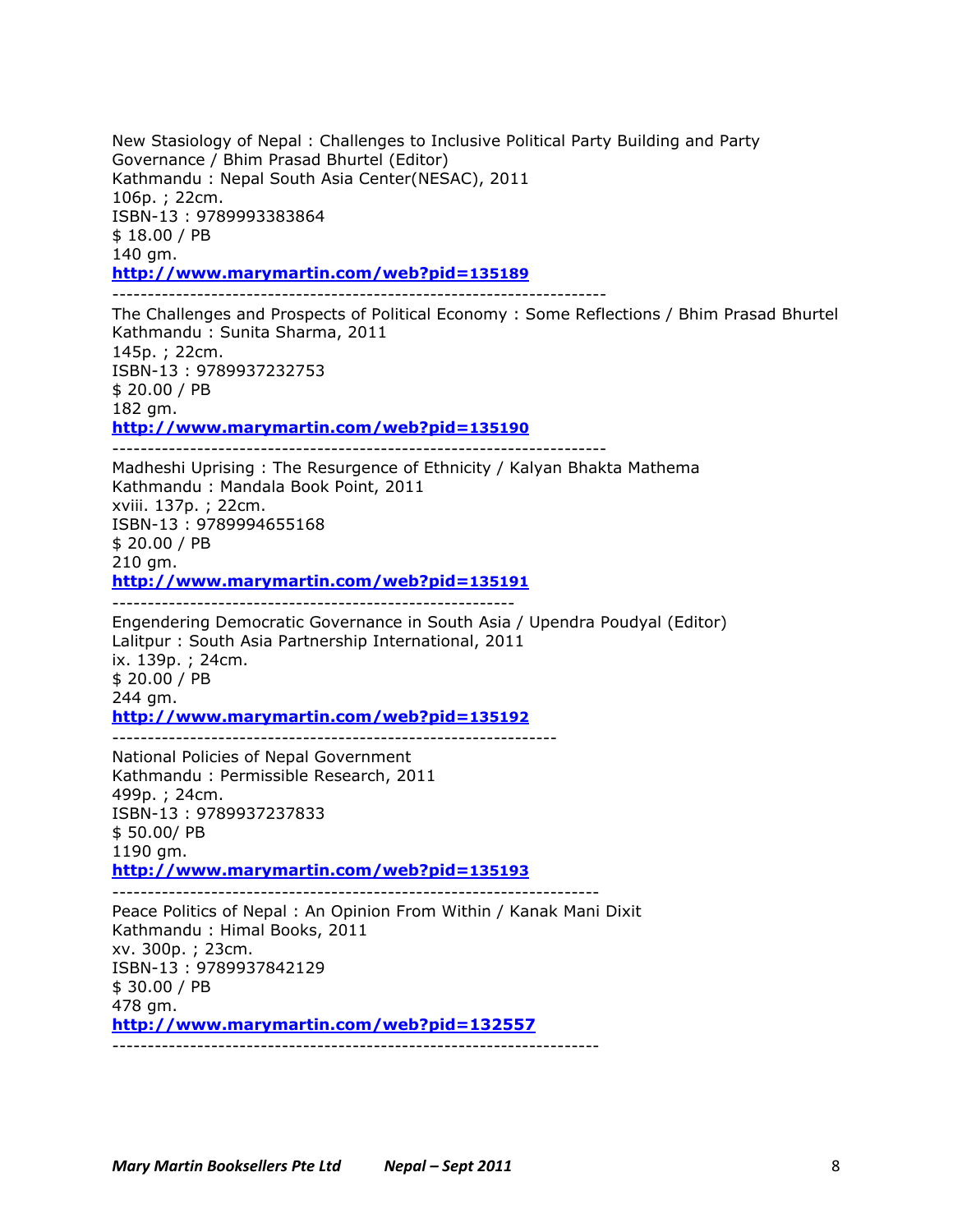Government Institutions & Local Governance / Yogendra Raj Rijal Kathmandu : Bhrikuti Academic Publications, 2011 408p. ; 23cm. ISBN-13 : 9789937835541 \$ 35.00 / HB 628 gm. **http://www.marymartin.com/web?pid=135195**

**-----------------------------------------------------------------------------------------------**

## **Religion – Buddhism**

The Birth of the Buddha : Proceedings of the Seminar Held in Lumbini, Nepal, October 2004 / Christoph Cueppers, Max Deeg & Hubert Durt (Editors) Lumbini, Nepal: Lumbini International Research Institute, 2010 462p. ; 24cm. ISBN-13: 9789937553032 LIRI Seminar Proceedings Series Volume 3 \$ 70.00 / PB 894 gm. **http://www.marymartin.com/web?pid=133684**

--------------------------------------------------------------------------

The Two Truths in Bon / Seiji Kumagai Kathmandu: Vajra Publications, 2011 x. 341p. ; 22cm. ISBN-13: 9789937506601 \$ 35.00/ PB 450 gm. **http://www.marymartin.com/web?pid=135197**

---------------------------------------------------------------------------

# **Sociology**

Struggle for Social Service in Nepal / Mrigendra Raj Pandey Kathmandu : Mrigendra Samjhana Medical Trust, 2011 xii. 166p. ; illus. ; 21cm. Includes bibliographies ISBN-13 : 9789937236249 1. Social Services – Nepal \$ 10.00 / PB 318 gm. **http://www.marymartin.com/web?pid=135199** ------------------------------------------------------------

### **Women Studies**

Incidents That Changed the Course of Women Politicians : A Case Study A Revised Edition Lalitpur : South Asia Partnership International, 2011 vi. 141p. ; 24cm. \$ 27.50 / PB 238 gm. **http://www.marymartin.com/web?pid=135200**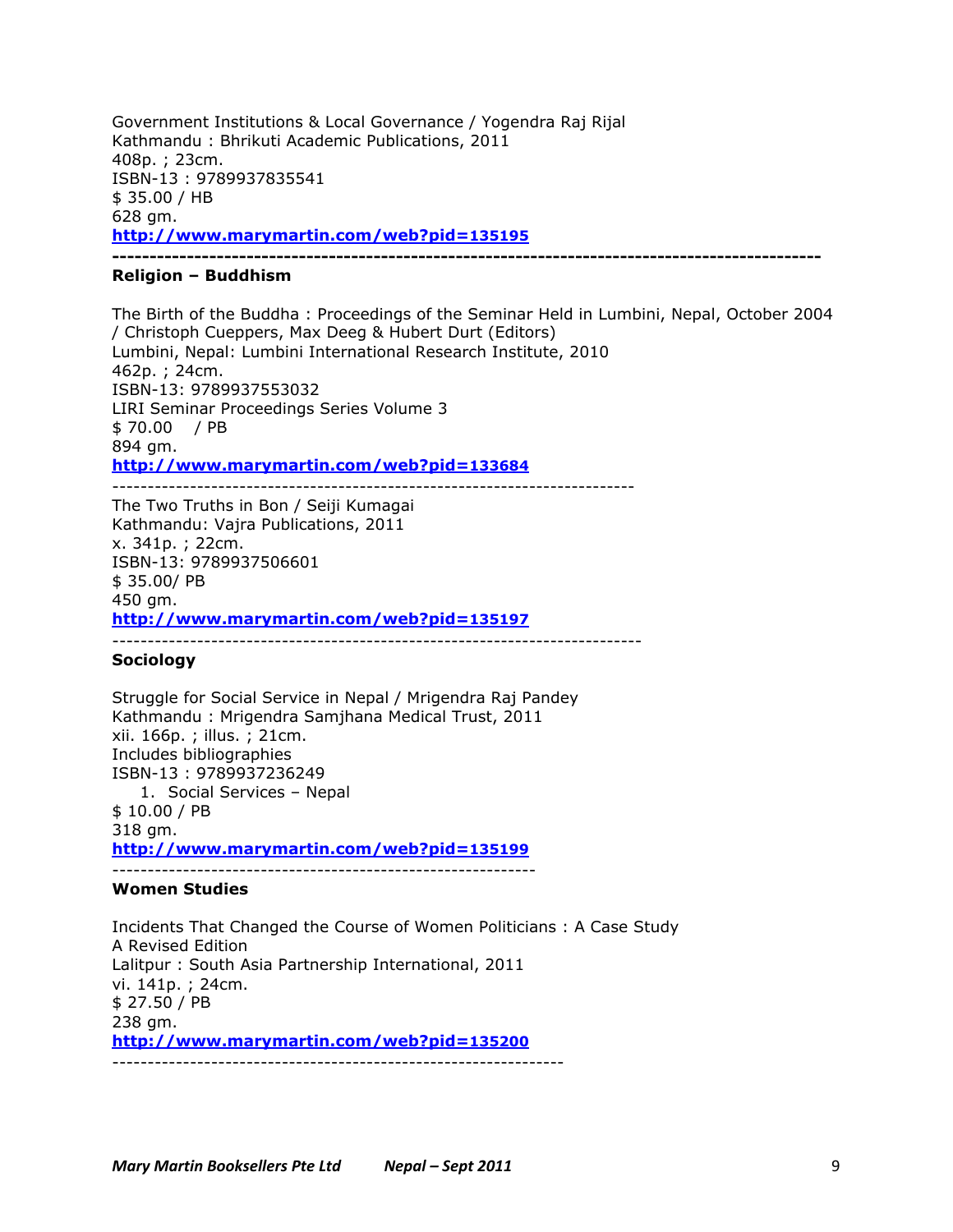Exploring Gender Gaps in Politics, Participation and Policies : Analytical Report Kathmandu : South Asia Partnership International, 2009 viii. 143p. ; 24cm. \$ 27.50 / PB 274 gm. **http://www.marymartin.com/web?pid=135201** ------------------------------------------------------------------------ Democracies Without Violence : Engendering Politics, Policies and Actions : Proceeding Report 10-12 November 2009 / Upendra Poudel (Editor) Lalitpur : South Asia Partnership International, 2010 142p. ; 21cm. 3<sup>rd</sup> South Asian Regional Conference on Violence Against Women in Politics \$ 18.00 / PB 184 gm. **http://www.marymartin.com/web?pid=135202**

Combating Violence Against Women in Politics : Revisiting Policies, Politics and Participation : Proceeding Report  $16^{th}$  –  $18^{th}$  November 2008 / Prakash Shrestha (Editor) Lalitpur : South Asia Partnership International, 2010 xii. 172p. ; 21cm. 2<sup>nd</sup> South Asian Regional Conference on Violence Against Women in Politics \$ 15.00 / PB 228 gm. **http://www.marymartin.com/web?pid=135203** ------------------------------------------------------------------

Spectrum of Violence Against Women in Nepal / Prakash Shrestha & Rohit Kumar Nepali (Editors) Kathmandu : South Asia Partnership International, 2009 68p. ; 28cm. \$ 20.00 / PB 230 am. **http://www.marymartin.com/web?pid=135204** ------------------------------------------------------------------------

Report of the Workshop on Advancing Rights of Women and Children with Disabilities Kathmandu : Forum for Women, Law and Development (FWLD), 2009 54p. ; 30cm. \$ 18.00 / PB 192 gm. **http://www.marymartin.com/web?pid=135205**

### **Journal**

Molung Research Journal Volume 2, No. 2, July 2011 / Khem Raj Pokharel, Binod Luitel & Keshab P. Adhikari (Editors) Nepal : Molung Foundation, 2011 120p. ; 25cm. \$ 15.00 / PB 232 gm.

Articles Mainly on Politics/Economics/Cultural Issues **http://www.marymartin.com/web?pid=135206**